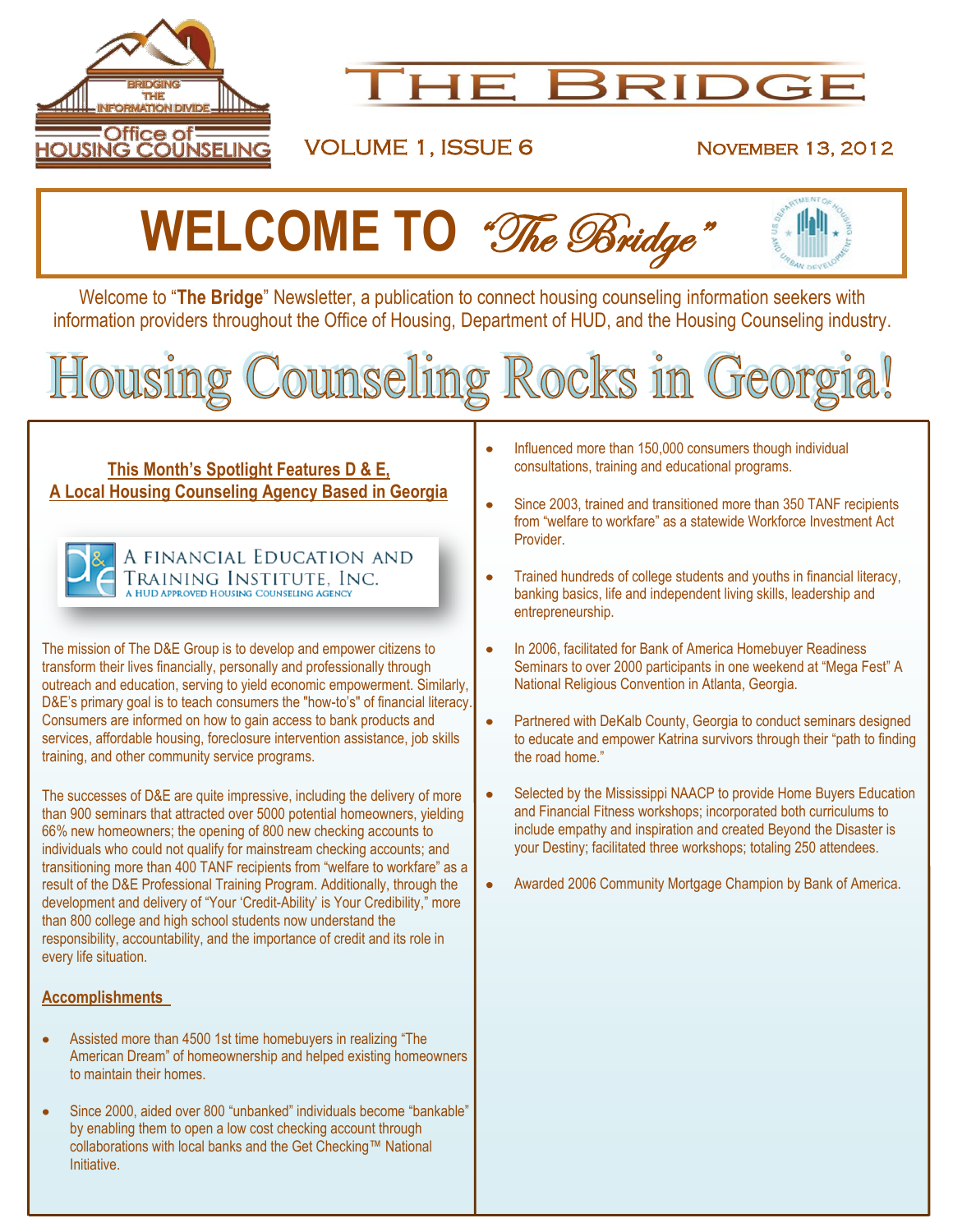# AROUND THE NATION



#### **FROM THE SOUTH**

On October 24, 2012, Judy Ayers Britton, Housing Specialist in the Office of Housing Counseling, provided information on the HUD Housing Counseling Program and its network of HUD-approved housing counseling agencies, as well as the Loss Mitigation Program to homeowners attending Congresswoman Wilson"s foreclosure prevention event held in the Miami, Florida area.

Ms. Ayers Britton discussed how very important it is for homeowners facing housing issues and concerns to seek out and avail themselves of the services provided by a HUD approved housing counseling agency, and how housing counselors can work with mortgage lenders and servicers when applying for any of the mortgage relief or other housing programs. She also provided information on HUD"s Loss Mitigation tools. Many homeowners at the event had FHA-insured mortgages. The event was well attended with more than 200 homeowners receiving assistance from their lender and/or assistance from a housing counseling agency.

#### **FROM THE WEST**

The Las Vegas Field Office is one of many HUD offices around the country working diligently to get the word out about the Independent Foreclosure Review (IFR) being offered by the Federal Reserve Bank. As part of a consent order with federal bank regulators, the Office of the Comptroller of the Currency (OCC), the Office of Thrift Supervision (OTS) (independent bureaus of the U.S. Department of the Treasury), and the Board of Governors of the Federal Reserve System, fourteen (14) mortgage servicers and their affiliates are identifying customers who were part of a foreclosure action on their primary residence during the period of January 1, 2009 through December 31, 2010. The Independent Foreclosure Review is providing homeowners the opportunity to request a free, independent review of their foreclosure process. If the review finds that financial injury occurred because of errors or other problems during their home foreclosure process, the customer may receive compensation up to \$125,000 plus equity or other remedy.

The Las Vegas HUD office, led by Phyllis Hargrove, Senior Management Analyst, Field Policy and Management, hosted a diverse group of housing counselors, and other housing advocacy organizations for an audio conference conducted by the Federal Reserve. After the audio conference the group discussed ideas of how they could work together to get the word out to homeowners.

Ms. Hargrove stated that Las Vegas HUD staff are also working with partners associated with the Governor's office to spread the word all over the state of Nevada about the IFR program and we strongly urge other offices and housing counseling agencies to work together and get the word out nationwide.

More information can be found at

[www.independentforeclosurereview.com](http://www.independentforeclosurereview.com/) or by calling 1-888-952-9105 Monday through Friday, 8 am - 10 pm ET or Saturday, 8 am - 5 pm ET. **The deadline to apply is December 31, 2012**

#### **FROM THE EAST**

As we prepared to go to press for the November edition of *The Bridge*, Super Storm Sandy had just blown over the entire Eastern coast of the country from Florida to Massachusetts. Sadly, Super Storm Sandy took the lives of many, and caused millions of dollars in property damage. Our condolences go out to all who may have suffered a lost due to the devastating effects of the storm.

#### **FROM THE NORTH**

On November 2, 2012, Hazel McLemore, Housing Specialist from the Office of Outreach and Capacity Building, spoke to over 75 participants at the 2012 Annual Conference for the Housing Action Illinois Organization.

The Housing Action Illinois is a statewide coalition formed in 1986 to protect and expand the availability of quality, affordable housing throughout Illinois. The membership consists of nonprofit organizations, individuals and corporations throughout the state, who care about and believe in the importance of decent, affordable, accessible housing for all residents.

The structure of the Housing Action Illinois is built on training, policy advocacy and organizing. The organization shares its collective experience and knowledge with nonprofit housing developers and housing counseling agencies. They offer workshops and direct technical assistance to building the capacity of housing counseling agencies to work with prospective and existing homeowners and support housing developers as they develop affordable housing.

The conference was held from November 1-2, 2012. Over 200 persons were registered representing housing counseling agencies, nonprofit organizations, housing individuals, local government, both city and state and volunteer lawyers from John Marshall Law school.

The various workshops designed for the housing counselors were: *Avoiding the Unauthorized Practice of Law; Tool Kits for Financial Literacy; Rebuilding Credit from the Illinois Housing Counseling Coalition; Overview of Federal and State Housing Counseling Related Programs* and *Ensuring Fair Housing/Lending Rights for your Clients*.

Hazel McLemore was a panel member with the *Overview of Federal and State Housing Counseling Related Programs*. Joining her were members from the Illinois Housing Development Authority discussing both Hardest Hit Funds and Illinois Foreclosure Funds. Hazel discussed the Office of Housing Counseling's structure, focusing on the role of each of the division, the long range goals and the requirements of the housing counselors under the Dodd-Frank Bill. Participants were provided copies of the latest Bridge Newsletter and provided a fact sheet on what is expected in the future of the division.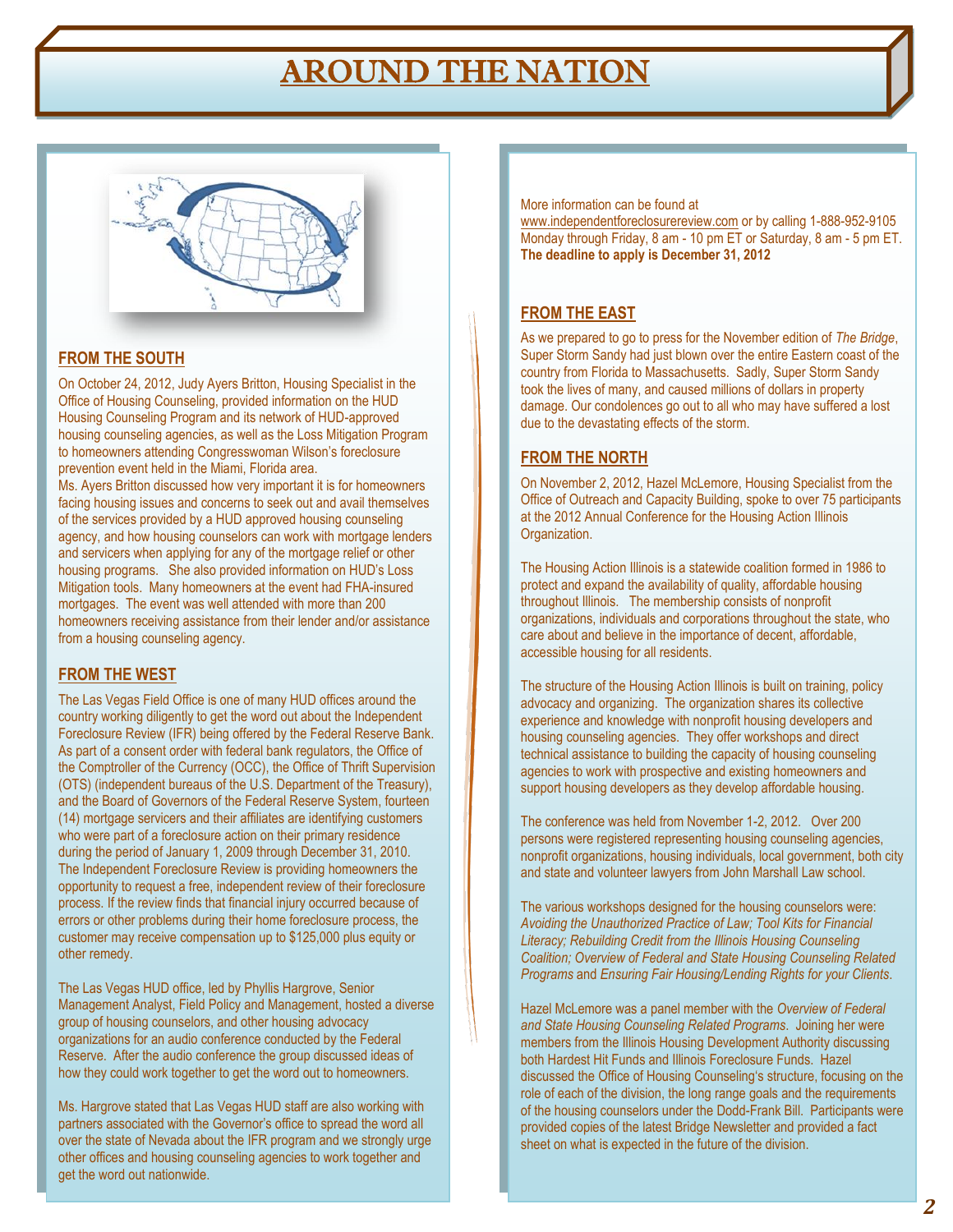### OUT AND ABOUT

### **The Tandberg Tool-Video Conferencing Scores!**



**On Wednesday, October 17, 2012**, Jerrold Mayer, Deputy Office Director of the Office of Outreach and Capacity Building met with the Northern California Housing Counseling Network via Tandberg teleconference. The Northern California Housing Counseling Network is one of California"s oldest and largest coalitions. It is a public/private partnership that was formed to promote effective housing counseling and address community concerns in Northern California. They help families with issues such as foreclosure, homeownership, rental assistance and homelessness. In attendance at HUD Office locations in San Francisco, Fresno and Sacramento were executive directors and counselors representing HUD approved agencies. Also, in attendance were other network members such as the Federal Home Loan Bank, Local Legislative staffers and Rural Community Assistance Corp, a HUD Approved National Intermediary.

Jerry presented on the Office of Housing Counseling's structure, early miles stones, and long range goals. He then went into detail on some of the Dodd-Frank requirements such as the advisory committee and housing counselor certification. Jerry also covered stakeholder meetings and how they are an important means of obtaining feedback for the Office of Housing Counseling. A lively Q&A session followed with questions on the upcoming NOFA, advisory committee and counselor certification being the most frequently asked. Jerry"s emphasis was on partnership with our stakeholders and how we are seeking their participation in the new Office of Housing Counseling and contribute to how we redesign and reorganize our policies and procedures.

Also presenting was Brenda Muniz of the Consumer Protection Financial Board. Brenda presented an update of the latest initiatives going on at the Consumer Protection Financial Board and answered questions from the group.

Holding the meeting via Tandberg was an effective communication tool that also eliminated travel costs for this meeting and may serve as a model for future meetings of this type.

### **Conversing at High Altitude**



**On Friday, October 19, 2012**, Suzanne Isaacs, Housing Program Specialist, Office of Outreach and Capacity Building and Ben Detterman, Housing Program Specialist, Office of Policy and Grant Administration met with the Colorado Housing Counseling Coalition (CHCC) in Denver. The CHCC coalition is a non-profit organization founded in 1980. Housing counselors and interested for-profit housing professionals in Colorado have joined together through CHCC to simplify the process of providing information about a variety of housing-related issues, promoting Financial Education to Prevent Predatory Lending, Helping to Stop Foreclosure or Assisting with Loss Mitigation, and Helping First-Time Home Buyers.

A lively discussion was led by Zachary Urban, Director of Housing Counseling for the Adams County Housing Authority regarding his participation in the Housing Counseling Stakeholder"s meeting on September 27, 2012 in Washington, DC. Zach discussed details on the establishment of the Office of Housing Counseling and Stakeholder"s Input during the meeting, which covered certifying counselors, systems and efficiency, policy, capacity, grant making, communication, outreach and oversight.

Suzanne discussed the new Office of Housing Counseling"s outreach and capacity building program offering new opportunities to ensure the housing counseling agencies needs are being heard and met. She requested the individual agencies email her with ideas on how OHC can better serve their constituents. Ben Detterman discussed the revamping of Form 9902, which everyone applauded. He shared the intent in changing the 9902 is to more accurately measure short-term and long-term outcomes. Ben highly encouraged and requested input from the various agencies in attendance on potential changes to the 9902.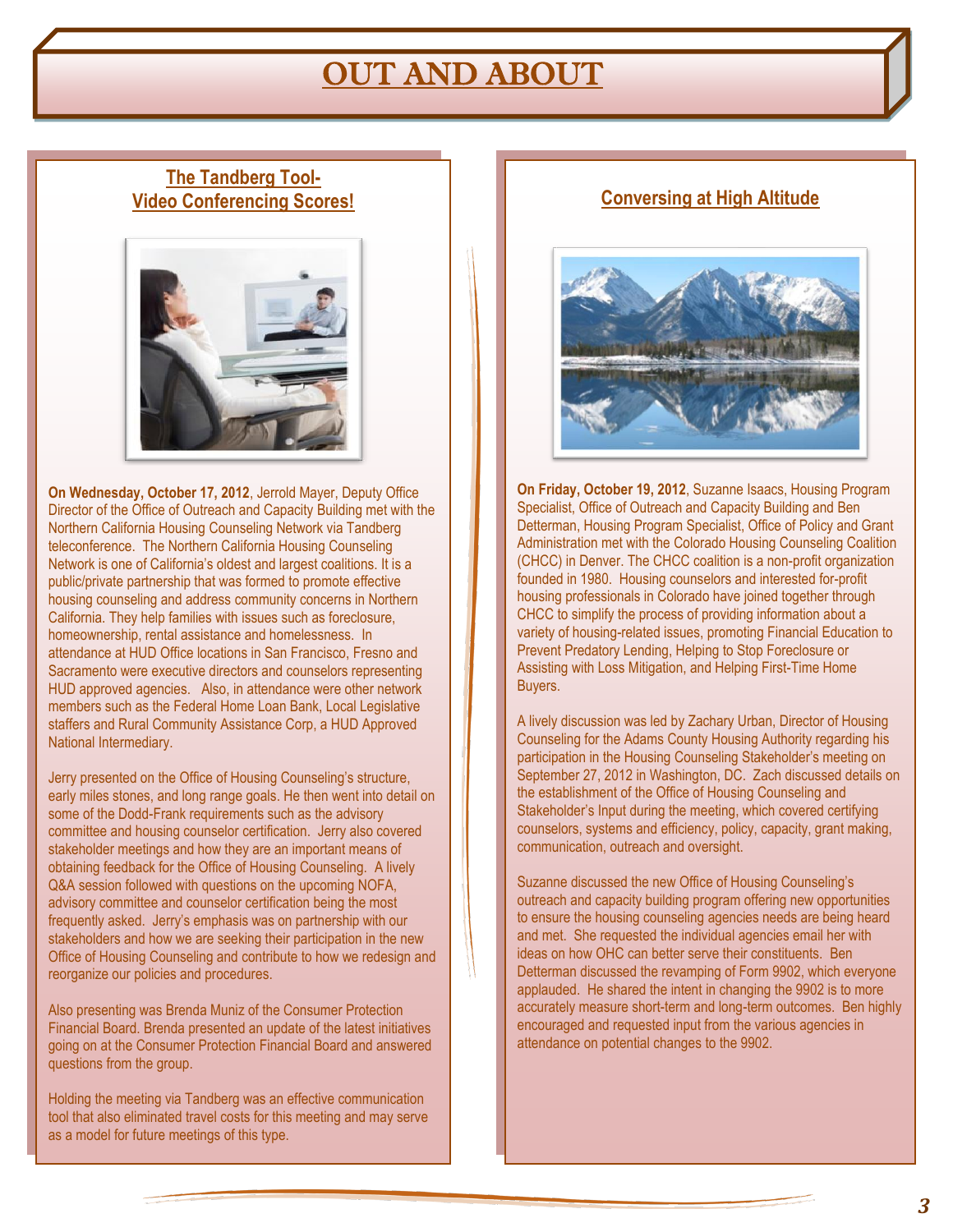# INQUIRING MINDS WANT TO KNOW

### **WHO'S AT THE HELM OF THE NEW OFFICE OF HOUSING COUNSELING?**



**Sarah Gerecke** is Acting Deputy Assistant Secretary for the new Office of Housing Counseling at the U.S. Department of Housing and Urban Development (HUD). She has also served as a senior policy advisor to the acting Assistant Secretary for Housing/FHA Commissioner. At HUD, her responsibilities include the launch of the Office of Housing Counseling mandated by the Dodd-Frank Wall Street Reform Act, and initiatives to expand the availability of responsible credit so that families affected by the recent recession can improve their financial and housing conditions.

From 2009 to 2011, Sarah was Executive Director of the Furman Center for Real Estate and Urban Policy, a leading academic research center devoted to the public policy aspects of real estate, land use and housing development. Ms. Gerecke continues teach a graduate law and policy seminar at NYU in land use, housing and community development in New York City. She has written or edited several articles about affordable housing, housing finance and neighborhood change.

Until July 2009, Ms. Gerecke was Chief Executive Officer of Neighborhood Housing Services (NHS) of NYC, where she supervised lending, education, community development and real estate programs, assisting over 10,000 residents each year. Her 30-year career in affordable housing includes work housing homeless and special needs populations and positions in local government and the private sector. She is a graduate of Harvard Law School and Princeton University's Woodrow Wilson School of Public and International Affairs.

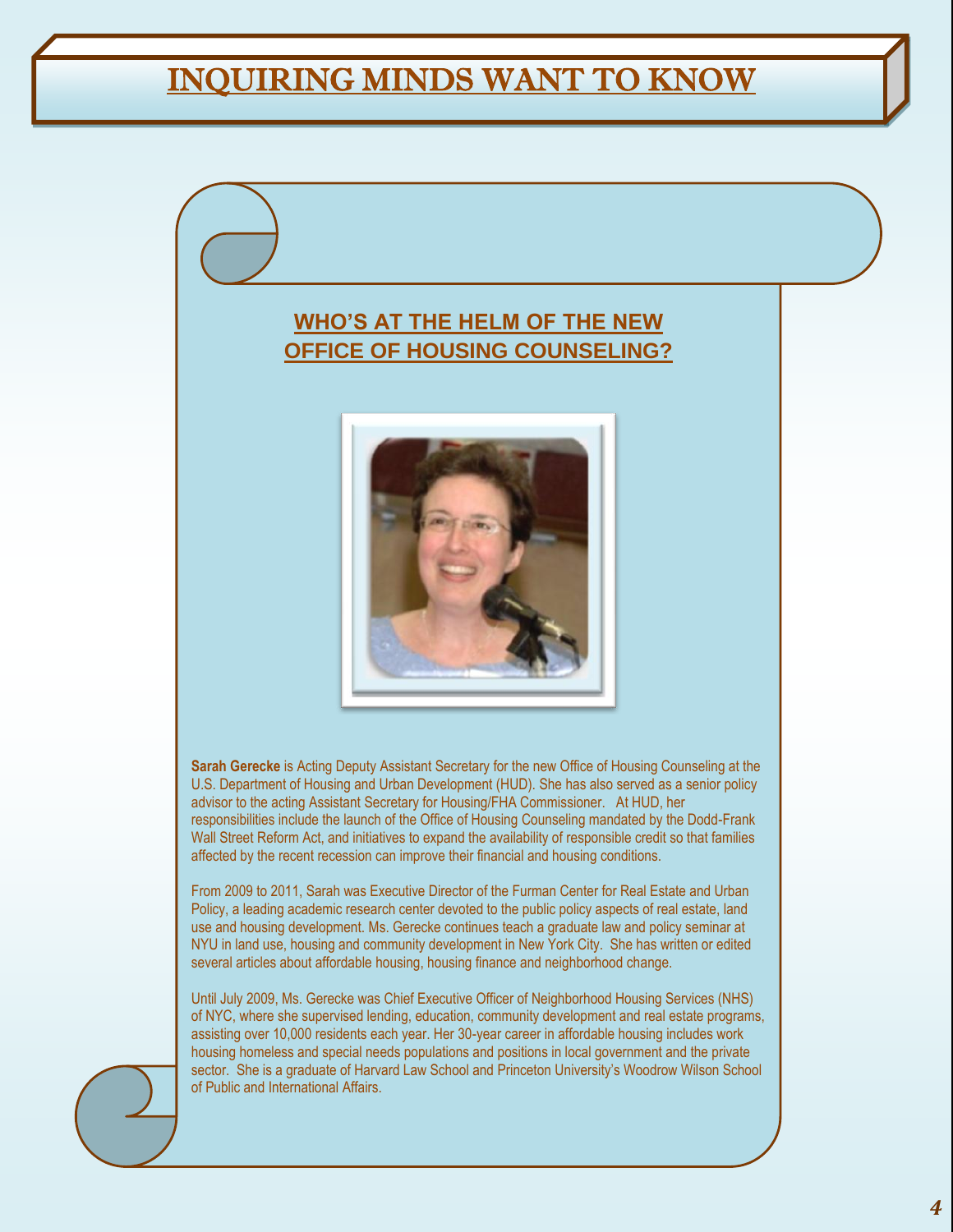*THE BRIDGE* **is pleased to recognize Champions of Service who have provided exemplary service in the Housing Counseling arena, inside and outside of HUD. Nominations of persons both inside and outside of HUD are welcomed. Please send your nominations by the 20th of each month to [thebridge@hud.gov](mailto:thebridge@hud.gov) .**

### CHAMPIONS OF SERVICE – Janeth Diaz



#### **Helping in Rural Communities – By** *Suzanne Isaacs*

HUD"s housing counseling agencies serving rural communities sometimes have unique challenges but that doesn"t stop them from helping their clients.

Janeth Diaz, Housing Counselor for *Campesinos Sin Fronteras* located in Somerton, AZ summed the problems. She has observed there are issues revolving around illiteracy, very low income, lack of transportation, and geography. Devonna McLaughlin, Executive Director for *Bothands, Inc*. in Flagstaff, AZ, concurs with these and observes there are other challenges too that are unique to rural areas. Most families don"t have access to a computer or internet even through a local library, or fax, which most of us take for granted. Communicating primarily takes place on an old fashioned landline and the U.S. Postal Service. Families living under financial distress in a rural environment have more limited resources. They are unable to travel to a housing counseling agency because of the distance, gas is too expensive or they cannot take time off from work. In addition, there are fewer community network agencies, such as social service, food and housing shelter, HOPE initiatives, and other outreach programs directly available to provide support.

Simple geography can pose specific challenges in rural areas too. For example, HUD approved Grand Junction Housing Authority (GJHA) in Western Colorado covers a rugged rocky mountain county stretching 1,870 square miles with a population of approximately 12,500.

These challenges are melted through the strong dedication of the agencies and their housing counselors who often put extra effort forth to help their clients. Amy Case, Supervisor with GJHA shares such an example (names have been changed):

Last year John and Jane Smith came to GJHA after being notified their home had gone to foreclosure sale. They thought they were working diligently with their lender on a loan modification request. Suddenly and unexpectedly, they were informed by the lender their eviction process was underway. John and Jane own a small rural business and have four children. John experienced two heart attacks several months earlier, which opened the door to their financial distress journey. Even though the foreclosure sale had already occurred, Amy decided to review the Smith's file anyway. She spoke with their lender and compared the lender"s record of loss mitigation communication with the family"s record. Amy identified a process error by the lender, which should have halted the foreclosure and allowed further loss mitigation negotiations. At this point, upon the lender"s threat of eviction, John and Jane had out moved out of their family home. Through the efforts of Amy at GJHA, she reestablished the line of communication with the Smith's lender and identified the lender's error. In turn, the lender eventually rescinded the foreclosure and provided John and Jane an affordable loan modification - the family was back in their home by Christmas!"

Housing counseling agencies located in rural areas are continually compensating for ongoing barriers they encounter every day. Besides working hard to provide comprehensive, effective telephone counseling and using "snail mail", Devonna at Bothands, Inc. states she encourages her clients to use local libraries to fax or scan documents. She has encouraged clients to call on their neighbors for understanding mailing instructions, getting a ride to the local bank in order to get the documents notarized, and personally coordinating with Fed EX for picking up the documents.

Another major, ongoing obstacle for rural agencies is funding and staffing. Often these agencies do not qualify for funding, such as the NSP, which is primarily distributed in the larger towns and cities. Many of the rural agencies are not a HOME entitlement community, so they must rely on their State Department of Housing for HOME funding, if available. With the continual decline in housing counseling funding, as well as cuts in corporate grants, Devonna believes their struggles will continue in their efforts to provide critical services.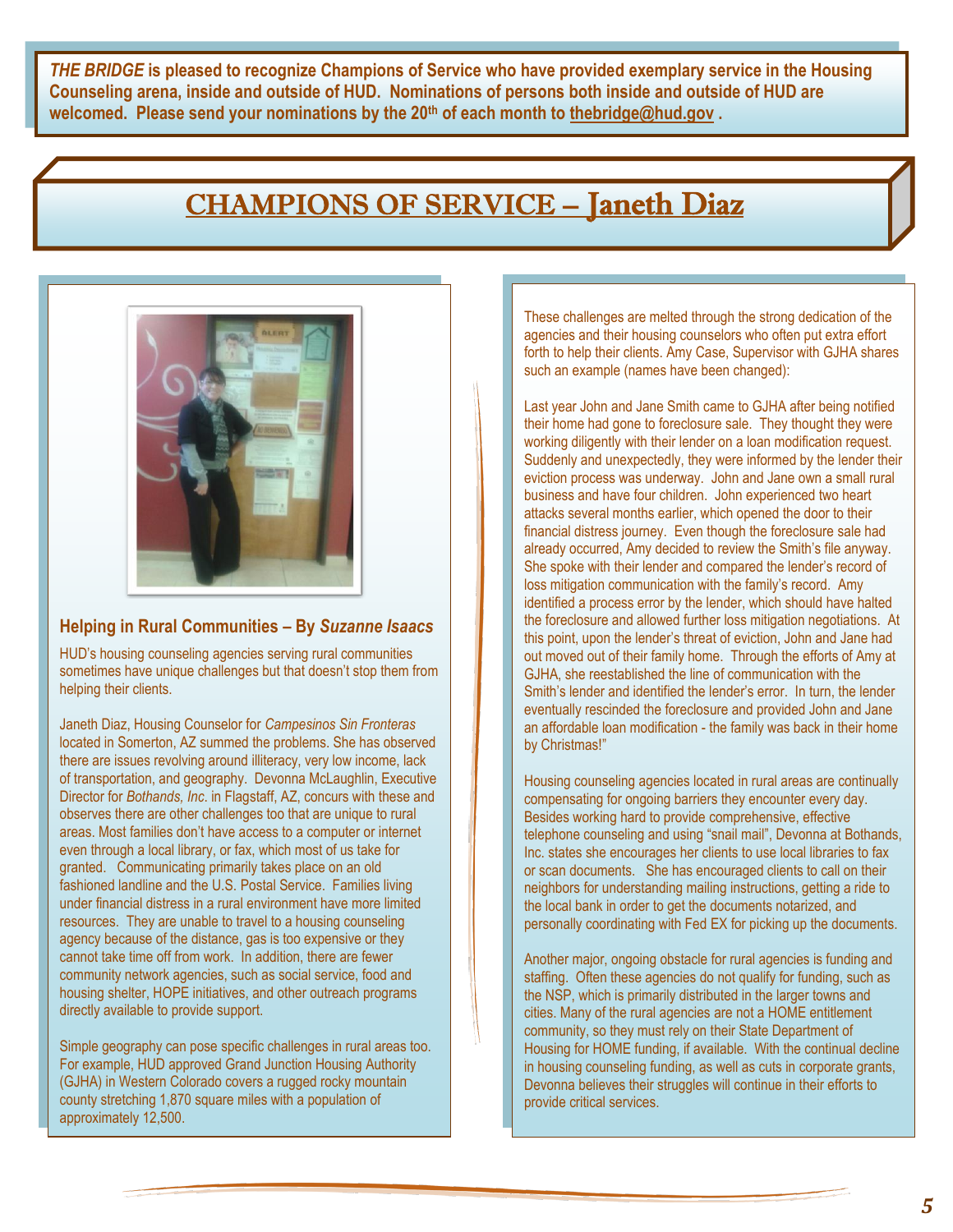### CHAMPIONS OF SERVICE – Gina Perez



*Gina Perez-McNeal* has worked as a Housing Counselor and Program Manager at Border Federal Credit Union in Del Rio, Texas since 2006. She is responsible for providing comprehensive housing counseling services to the community, counseling clients for home ownership based on their unique financial and personal circumstances and needs, working with the clients to assist them through the home buying process and to overcome the obstacles that would prevent them from purchasing a home. Gina organizes Border FCU"s Homebuyers Workshops and markets the workshops to all potential mortgagers, area lenders, realtors, newspapers and social service agencies. She provides individual pre-purchase counseling, financial counseling, credit counseling, and post-purchase counseling. In addition to extensive NeighborWorks and Texas training courses and certifications, Gina has received certification as a Financial Counselor from the Credit Union National Association.

Border FCU serves residents of a 13-county area along the Texas-Mexico border, a region that contains more than 90 colonias, some of the poorest communities in the US. The poverty rate in Border"s service area is more than double the national average, and close to 75% of area households speak Spanish as their primary language. Gina reaches out to the local population in many ways. She is bilingual in English and Spanish. When she realized that by using her married name, Gina McNeal, she was not reaching the local Latino population, Gina added her birth name, Perez, to her outreach material, and this led to a marked increase in contacts from Latino families. Gina appears on a monthly local radio program, "Let"s Talk Finances," offered in both English and Spanish, in which she answers callers' questions about a variety of financial issues.

She is also willing to meet with clients in the colonias or at the workplaces, and outside of regular office hours, if that's what it takes to make services accessible to them.

As a military veteran, Gina has also focused her energy on providing housing counseling services to families of active duty service members and veterans. She works with the Texas Veterans" Commissions of Del Rio and Eagle Pass to provide financial education and one to one counseling to veterans and their families.

Gina"s supervisor, Border CEO Maria Martinez, describes Gina as "a strong leader, flexible and creative. She does what it takes to get the job done; both in terms of meeting goals and helping families achieve home ownership in our challenging communities."